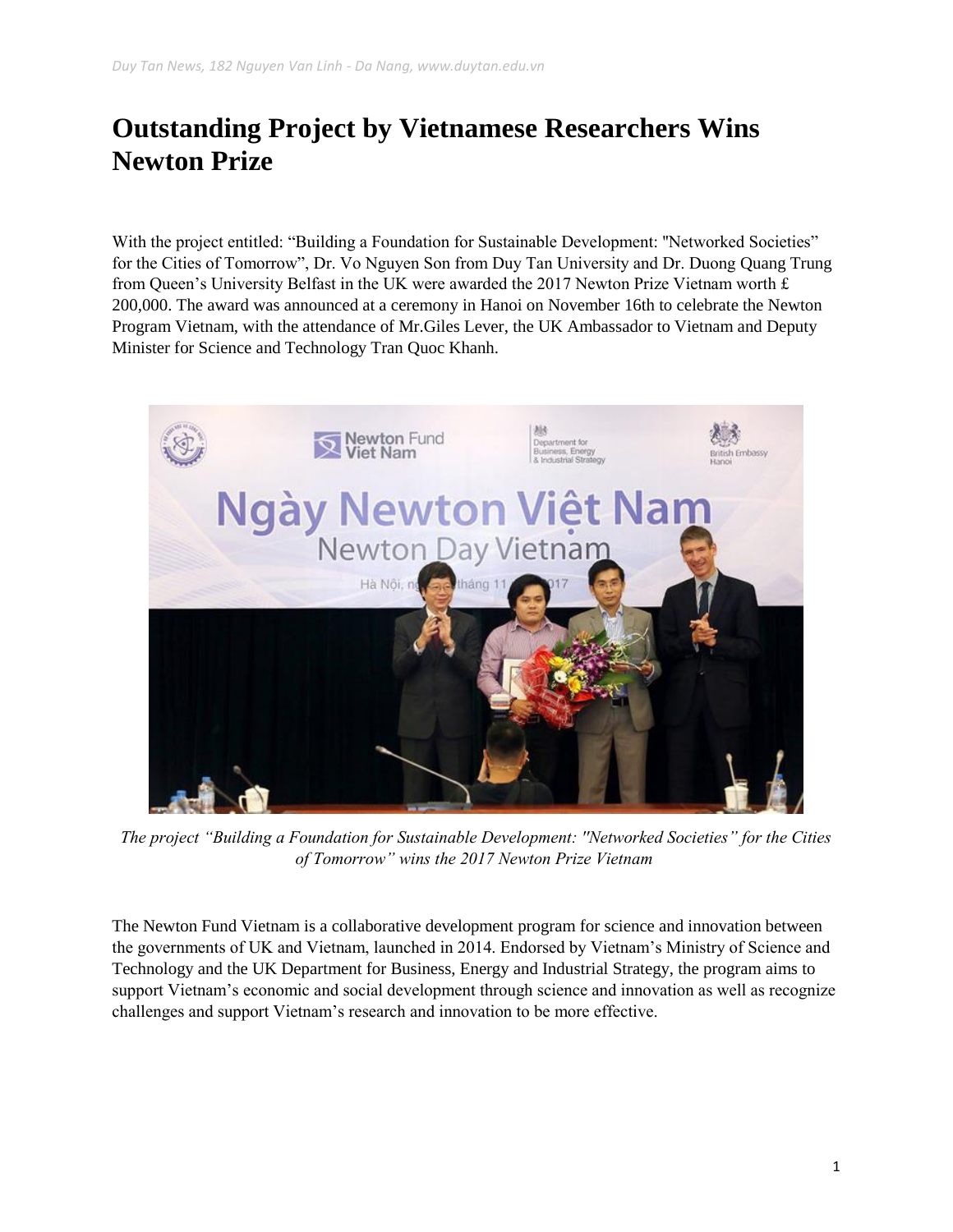Up to now, the fund has disbursed nearly GBP 5 million in 162 grants that benefit nearly 400 individuals, mostly researchers from 60 Vietnamese and 43 UK research organizations, including Cambridge University, Oxford University and University College London.

106 Vietnamese researchers were trained in the UK and 25 joint projects tackle challenges such as antimicrobial resistance, urban air pollutions, sustainable water resources in the Red River Delta and the Mekong River Delta. The program focuses on the following Vietnam's prioritized areas: Health and life sciences, Agriculture, Environment and Energy, Future cities and Digital Innovation & Creativity. Activities focus on Capacity-building, Research and Turning research into practical applications.

The Newton Prize is awarded for the best research that promotes economic development and social welfare in developing countries by an independent Newton Prize Committee, chaired by Sir Venkatraman Ramakrishnan, President of the Royal Society and Nobel Prize winner.



*Deputy Minister of the Ministry of Science & Technology Tran Quoc Khanh*

Four other projects by Vietnamese researchers nominated for the prize were also presented, including: "Developing Rice resources for Resillence to Climate change"; "3D Printing of Functional Photonic & Teraherz Metamaterials"; "UK-Vietnam institutional Link in Digital Innovation for Sustainable Maritime Logistics in Vietnam"; and "Soft Engineering Approaches to Disaster Risk Reduction: A Case study on Flood Management in the Mekong River Delta in Vietnam".